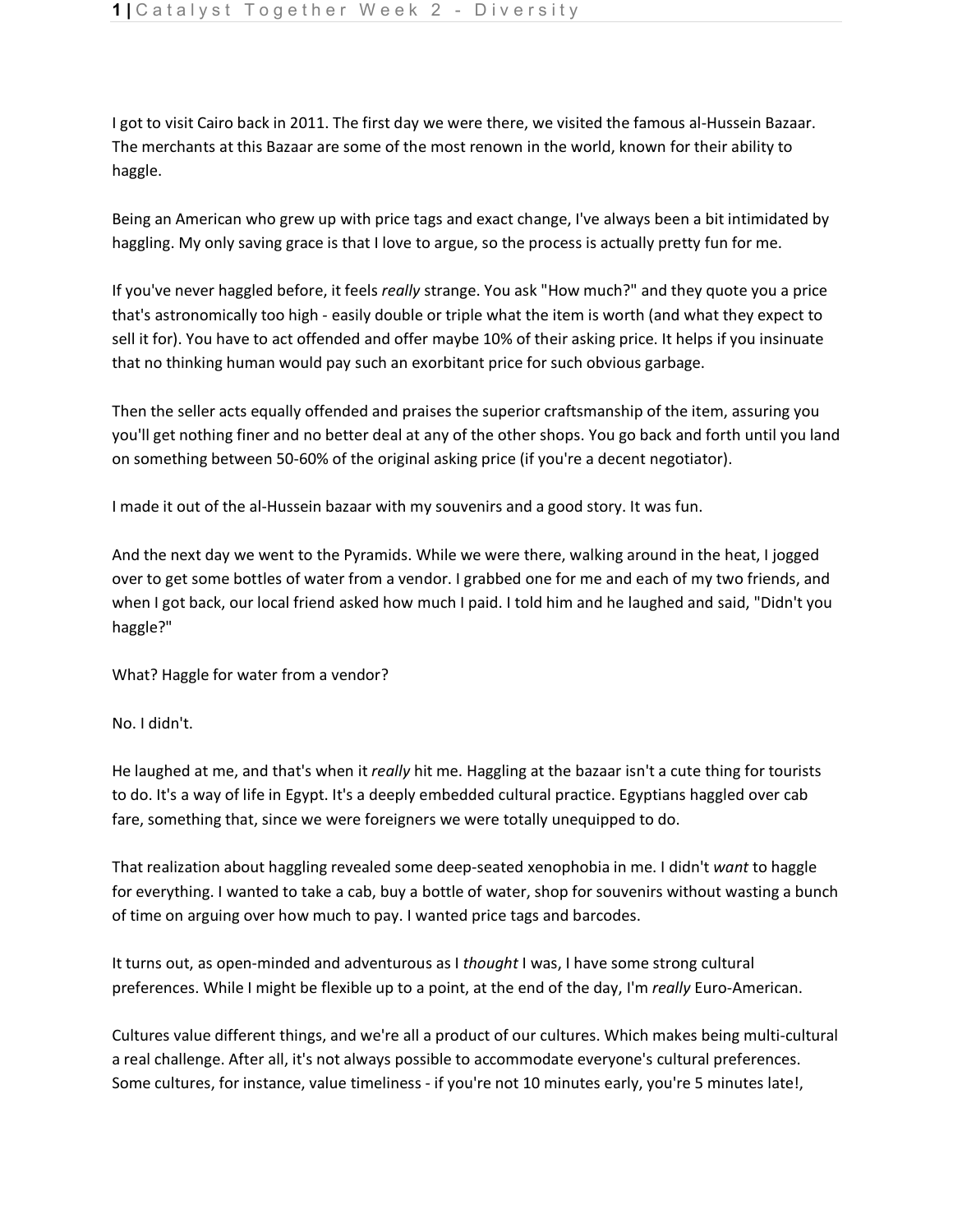while others wouldn't dream of showing up to an appointment until at least 30 minutes after the start time.

So… which culture is right? And how are we all supposed to live together? That's a tough question, one that's important as our little corner of Dallas becomes more and more diverse. We'll see today that this is good news, because God has called us *from the beginning* to be one church of many people united but not uniform. We'll ask today how we can partner with God in becoming the Church God is calling us to be!

## **Message**

We always use November as a way to remember who we are as a church - what does it mean to say that God has called us to be this particular body called Catalyst in this particular place in North-east Dallas. This year, we're sketching out some of the big ideas that are going to be guiding us over the next few years. We began with the idea of friendship, that we want Catalyst to be a place where it's easy to make friends, because friendship is the heart of Jesus' good news. When we make friends with people, they see how God makes friends with them.

This morning, I want to explore another big idea that's shaping what's next for Catalyst: diversity. A lot more churches these days are asking what diversity looks like. In large part, that's because our culture is increasingly diverse. Certainly Dallas - and especially Rowlett - is becoming more and more diverse. So in one sense, asking what a diverse church looks like is how we remain faithful to the community in which God has called us.

But there's a larger sense in which diversity is important for every church, regardless of context. Today, we're going to study the whole Bible (brace yourself). Because we need to see that God's call for us to be a diverse church isn't just a cultural trend or a PC quota to fill. A truly diverse church has been God's vision from the beginning of history.

God calls us to unity, but unity is *not* uniformity. God's plan from the beginning has been for one people made up of every possible variation we could possibly imagine. Unity without uniformity is difficult, but there is no better expression of God's kingdom than a diverse people all following the same God together.

So for the next few minutes, we're going to explore our mythic past, our historical legacy and our mythic future.

[Scripture Slide 1] If you have a Bible, feel free to turn or click with me to Genesis 11. This is essentially the end of the Bible's prologue. Genesis 1 opens with the creation narrative. We get the man and woman, the expulsion from the Garden of Eden, Cain and Abel and the first murder, the spread of humanity across the Earth, the Flood and Noah's Ark, and God's covenant never to destroy the Earth with water again. This final story marks the end of mythic history - next up we enter into the world of Abraham and the Patriarchs.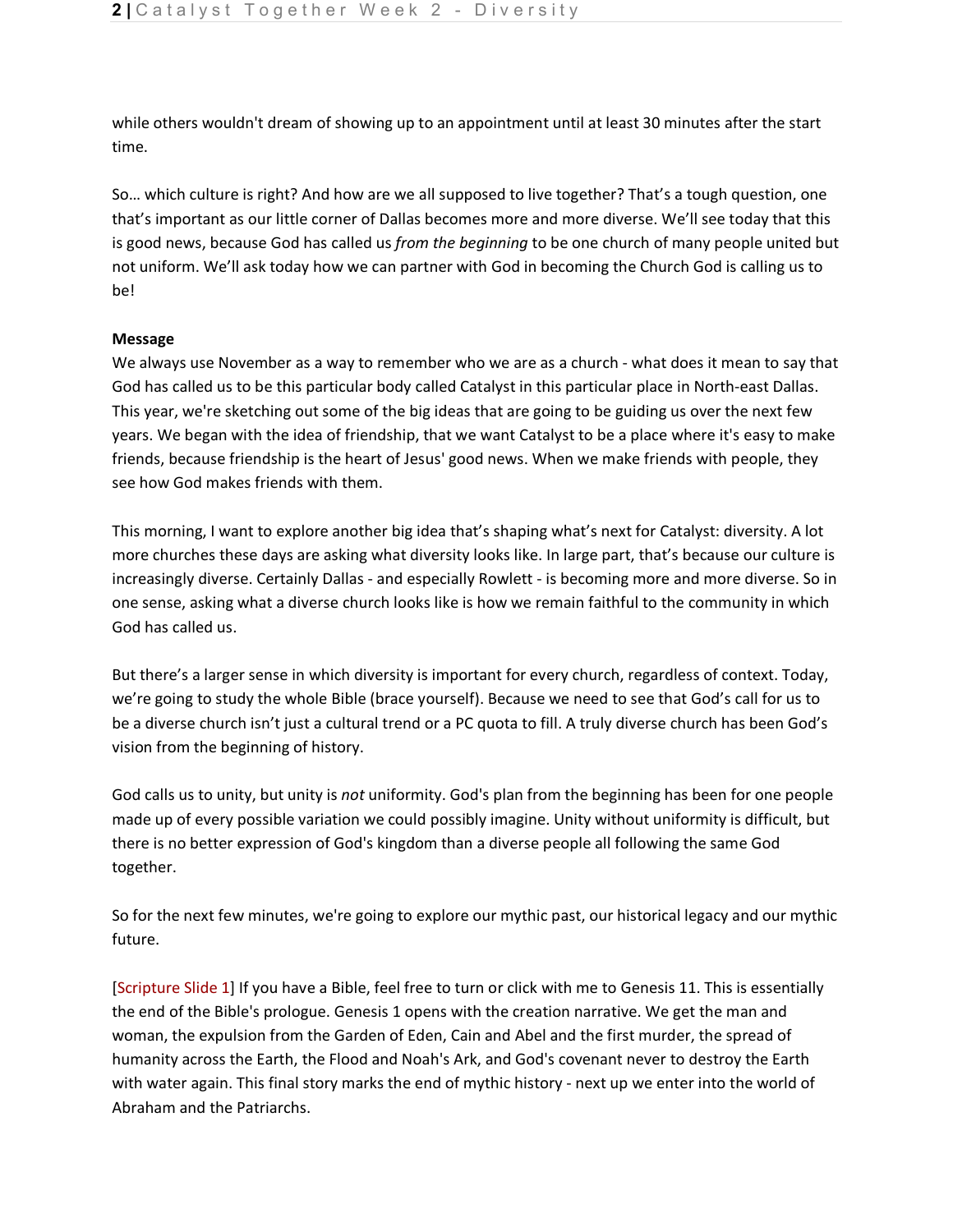We'll read this story with attention to how it connects to themes established in the first ten chapters. For now, let's dive into the Tower of Babel:

Now the whole earth had one language and the same words. And as they migrated from the east, they came upon a plain in the land of Shinar and settled there. And they said to one another, "Come, let us make bricks, and burn them thoroughly." And they had brick for stone, and bitumen for mortar. Then they said, "Come, let us build ourselves a city, and a tower with its top in the heavens, and let us make a name for ourselves; otherwise we shall be scattered abroad upon the face of the whole earth."

The LORD came down to see the city and the tower, which mortals had built. And the LORD said, "Look, they are one people, and they have all one language; and this is only the beginning of what they will do; nothing that they propose to do will now be impossible for them. Come, let us go down, and confuse their language there, so that they will not understand one another's speech."

So the LORD scattered them abroad from there over the face of all the earth, and they left off building the city. Therefore it was called Babel, because there the LORD confused the language of all the earth; and from there the LORD scattered them abroad over the face of all the earth. -- Genesis 11:1-9

I have to confess that growing up, this story confused me a *lot*. At first blush, it sounds like God is *afraid*  of humanity, afraid we're going to break into heaven and oust God or something. So this 'confusing the languages' thing seems really petty.

But if we look closer at the story, and keep in mind the larger context of the preceding chapters, we see something else is happening. When God created humanity at the end of the first creation week, God gave us a clear mandate:

God blessed them, and God said to them, "Be fruitful and multiply, and fill the earth and subdue it… -- Genesis 1:28

Multiply and *fill the earth*.

Look again at why humanity wanted to build the tower:

They said, "Come, let us build ourselves a city, and a tower with its top in the heavens, and let us make a name for ourselves; otherwise we shall be scattered abroad upon the face of the whole earth."

We didn't want to be scattered. We didn't want to fill the Earth. We were afraid to fulfill our divine calling. We were afraid to be what God created us to be.

At the heart of this fear is a fear of diversity. Diversity is a natural consequence of scattering. I've only lived in Texas four years and I already say 'y'all' and can't stand Mexican food from Oklahoma on up. We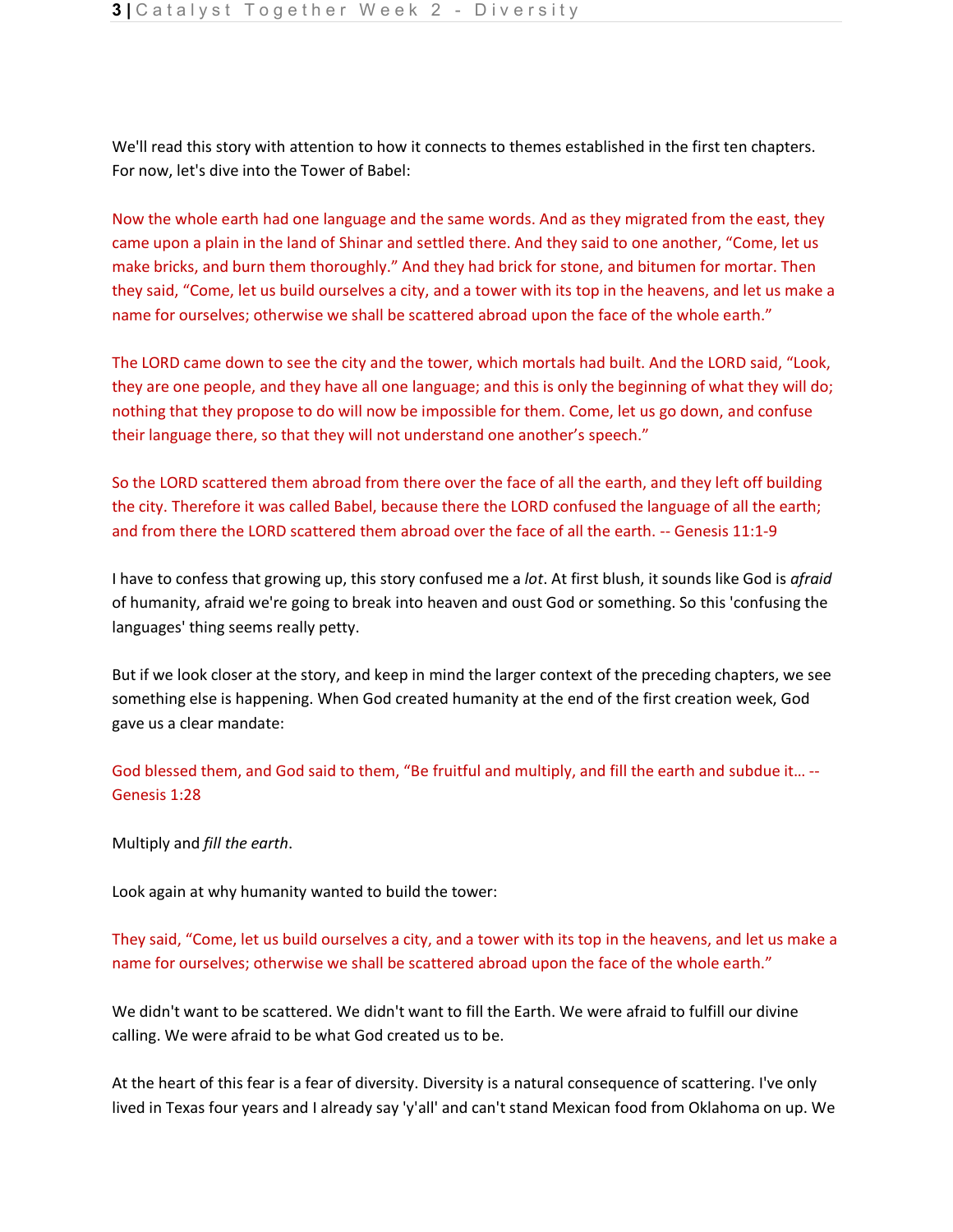knew that if we fulfilled God's creative mandate, if we scattered ourselves across the world, we'd become different. We'd develop different cultures, different languages, different worldviews and customs.

And that's scary. There's a safety in uniformity. So rather than spread out, we tried to build up. Skyscrapers rather than sprawl.

And when God saw we weren't going to fulfill our created intent, God took matters into God's own hands, accelerating the diversification process by creating multiple languages. We see the languages as a punishment, but that's not how God intended it. God's purpose for the world for *us*, from the beginning, was a world filled with diverse cultures, languages, people.

Diversity was God's idea.

[Scripture Slide 2] Turn with me to Acts 2. We see this in history, on the day of Pentecost, the day the Church received the Holy Spirit. Many scholars consider Pentecost to be a sort of undoing of Babel, but I'd like to suggest the opposite - that what we see on the day of Pentecost isn't the undoing at all, but the fulfilment. Acts tells us that, when those first Christians received the Holy Spirit, "All of them were filled with the Holy Spirit and began to speak in other languages, as the Spirit gave them ability.

Now there were devout Jews from every nation under heaven living in Jerusalem. And at this sound the crowd gathered and was bewildered, because each one heard them speaking in the native language of each. Amazed and astonished, they asked, "Are not all these who are speaking Galileans? And how is it that we hear, each of us, in our own native language? Parthians, Medes, Elamites, and residents of Mesopotamia, Judea and Cappadocia, Pontus and Asia, Phrygia and Pamphylia, Egypt and the parts of Libya belonging to Cyrene, and visitors from Rome, both Jews and proselytes, Cretans and Arabs—in our own languages we hear them speaking about God's deeds of power." -- Acts 2:4-11

If this had been a reversal of Babylon, we'd have seen all the languages of the world recombined into one. People would've been saying, "Whoa, how can I suddenly understand Aramaic spoken with a Galilean accent?" But that's not what we see here.

When the Spirit descends, she doesn't erase everyone's native culture. Rather, the Spirit enables the Church to exist in all cultures, bound together by the common confession of Jesus' death and resurrection. Pentecost is a story of unity, but not uniformity. It's a story of *diversity*, the story God has been telling from the beginning. From the first chapter of the Church's story, we see a vision of God's endgame: people from every tribe, culture and tongue swept up together into one family.

That's not incidental to God's plan. Let's look at a vision from our mythic future. Among the many things John sees in the book of Revelation is a sneak-peek of Heaven, and the worship happening there. He tells us,